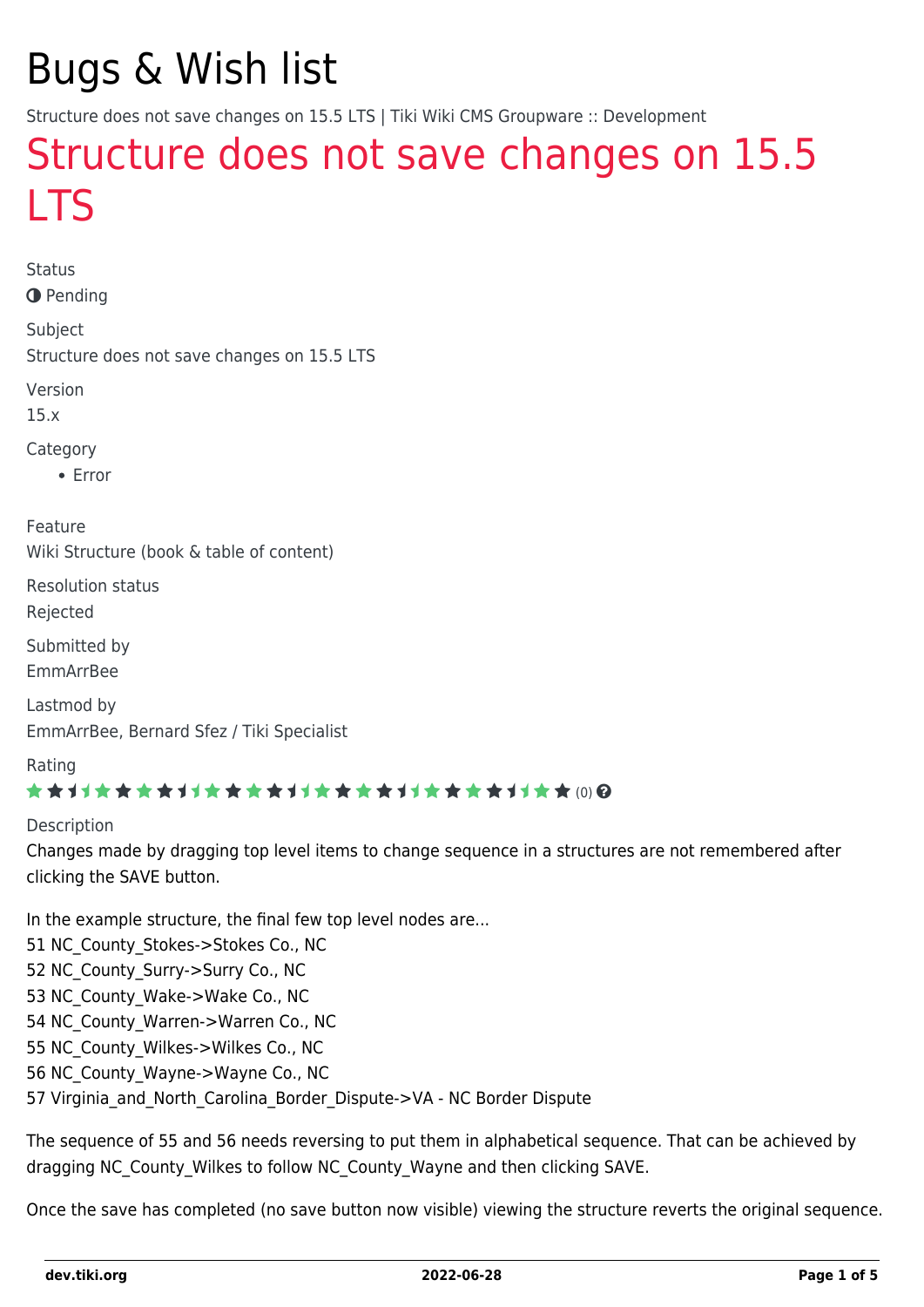Before opening this ticket, have shown bug to exist on your 15.x LTS demo system as well as our system

(Mistakenly created initial show instance using "truck" and that does NOT exhibit this issue. Nor does your demo system 17.1)

Our genealogy one name study makes extensive use of structures and this bug is a huge problem for us.

#### Solution

Can't be reproduced.

Drag and drop issue should be addressed with a feature request.

Importance

8

Priority

40

Demonstrate Bug (Tiki 19+)

### Please demonstrate your bug on show2.tikiwiki.org

Version: trunk ▼ [Create show2.tikiwiki.org instance](#page--1-0)

Ticket ID 6590

Created Thursday 08 March, 2018 11:38:40 GMT-0000 by EmmArrBee

LastModif Monday 12 March, 2018 06:46:11 GMT-0000

# Comments

# [Bernard Sfez / Tiki Specialist](https://dev.tiki.org/user11581) 10 Mar 18 12:23 GMT-0000

Hello,

I can't access the instance. Is there one using Tiki 15.x ? If not or broken. Please destroy the instance and retry to create a 15.x instance.

Note that you may have to wait 5mn after clicking on the create instance button before creation is achieved.



### [John Morris](https://dev.tiki.org/user11758) 10 Mar 18 16:27 GMT-0000

Bernard, I was able to access it, although I could not find the content. show and show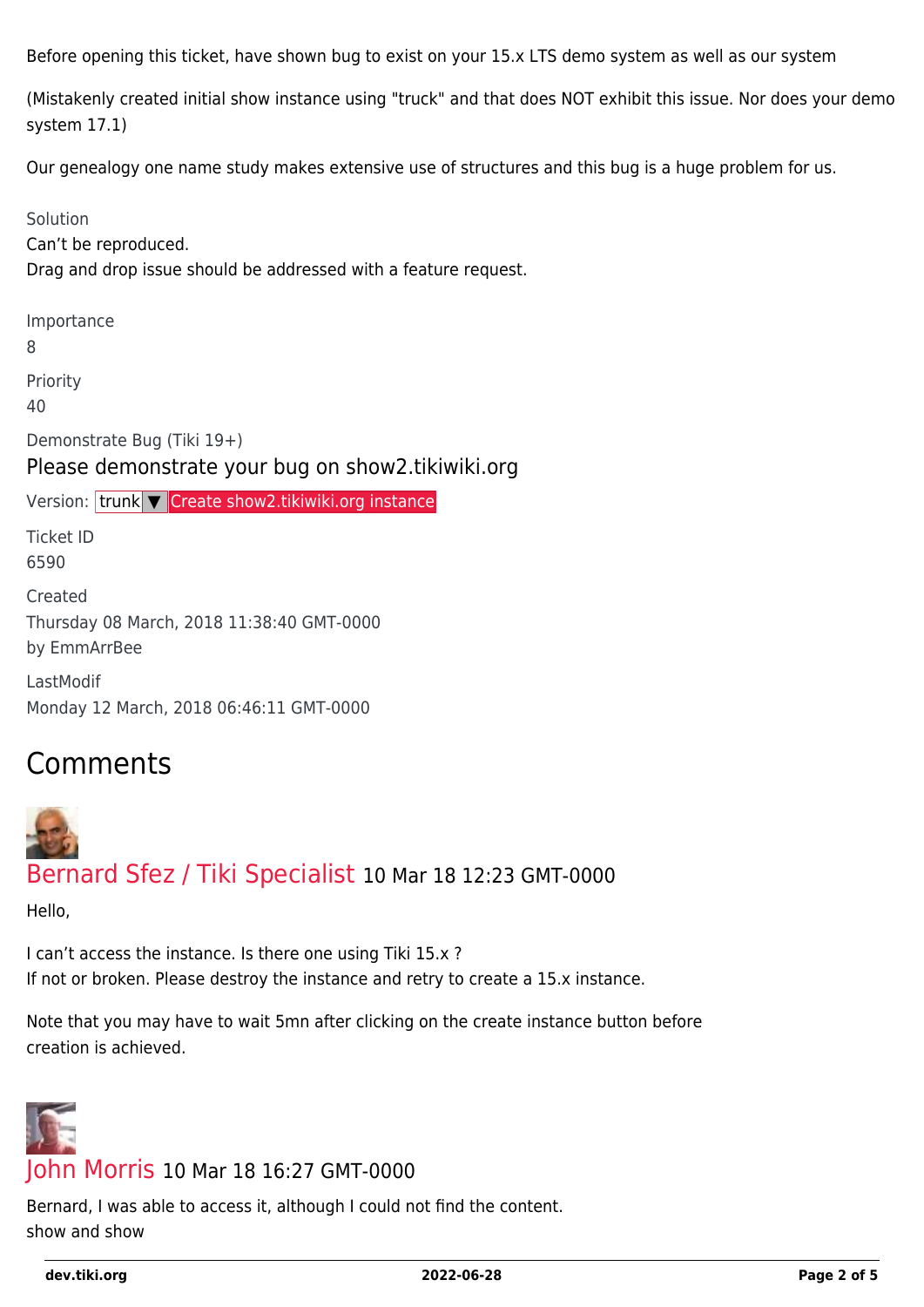

**Bernard** 

After I destroyed the Show instance I mistakenly created on "trunk" I kept getting errors when I came back to create a new show instance on 15.x.

I did attach the Tree Dump of our misbehaving structure to this ticket, it runs to over 1100 entries and is one of many of a similar size.

I've just successfully created theTW15.x show instance using this large structure and am embarrassed to say I can't now reproduce the error there.

However, there is some very strange behaviour going on as I tried to drag and drop.

Dragging original entry 55 for NC County Wilkes down to sit between 56 & 57 is virtually impossible as a new blank row to drop it into simply doesn't open up above the final original entry 57. Nor does blank open below 57, although whilst dragging the 55 quickly changes to 58.

In this instance it was reasonable to drag original entry 56 NC\_County\_Wayne up and a new row did open above 55 to drop it into. I wonder if the relative size of the entries being moved and/or the relative size of the entries they are being moved over has an effect..... The final entry (57) in this structure is but a single row.

I've just re-checked on our TW15.5 system and we still have this issue there. Are there any diagnostics I can get from it to help identify the cause of this issue?

Thx,

Martin

PS With our large structures, we're finding this new drag and drop interface difficult (we're upgrading from 6.7). I wonder if any consideration has been given to being be able to collapse and expand sub-nodes whilst maintaining the structure in a similar way to the "+" and "-" which can be applied to wiki headings.



EmmArrBee,

First don't be embarrassed, it happen to me all the time. As it is today, before saying "bug" I first create an instance and try to reproduce.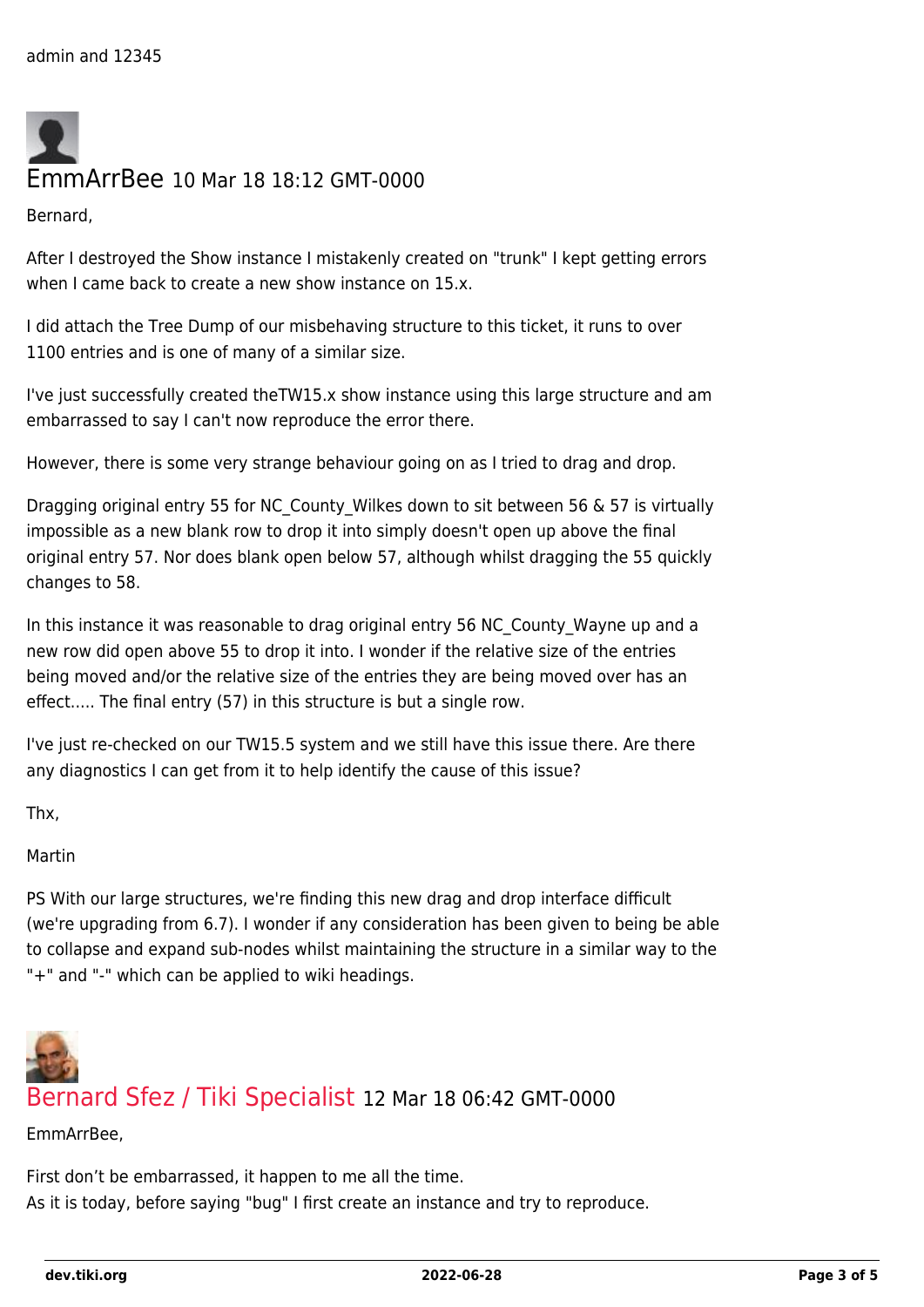- 1. Play a bit (long structure  $\bigoplus$ ) and I could move 55 to place 56 and reverse and save.
- 2. About alphabetical, if the idea is to use it as menu, it is now possible to sort the structure items/sub-items alphabetically.

https://doc.tiki.org/PluginToc#Only\_second\_level\_and\_sorted\_from\_A\_to\_Z

3. Your structure item sub-items are imposing in some case. As you are suggesting, it would be wise to budget a new "toggle" option on childs. It is unlikely someone will do it all of the sudden.

If you can, I suggest you hire one of our [Tiki consultant/coder](https://tiki.org/Consultants) and have it added to Tiki.

That's one way we are collaborating to build a better Tiki.

# EmmArrBee 14 Mar 18 10:17 GMT-0000

Bernard,

Any ideas on where we should look for info to help identify the cause of this issue on our system?

Thx

M



## [Bernard Sfez / Tiki Specialist](https://dev.tiki.org/user11581) 15 Mar 18 07:04

GMT-0000

Sorry a lot of things done since I read

What issue ? I understood (and tested) Structure are in fact saving changes on 15.5 LTS



### EmmArrBee 15 Mar 18 08:49 GMT-0000

Whilst I was not able to reproduce the issue in the show system at tiki.org, the original issue of a saved change not persisting is still affecting our system.



## [Bernard Sfez / Tiki Specialist](https://dev.tiki.org/user11581)

16 Mar 18 08:01 GMT-0000

As this look like specific to your system "my"